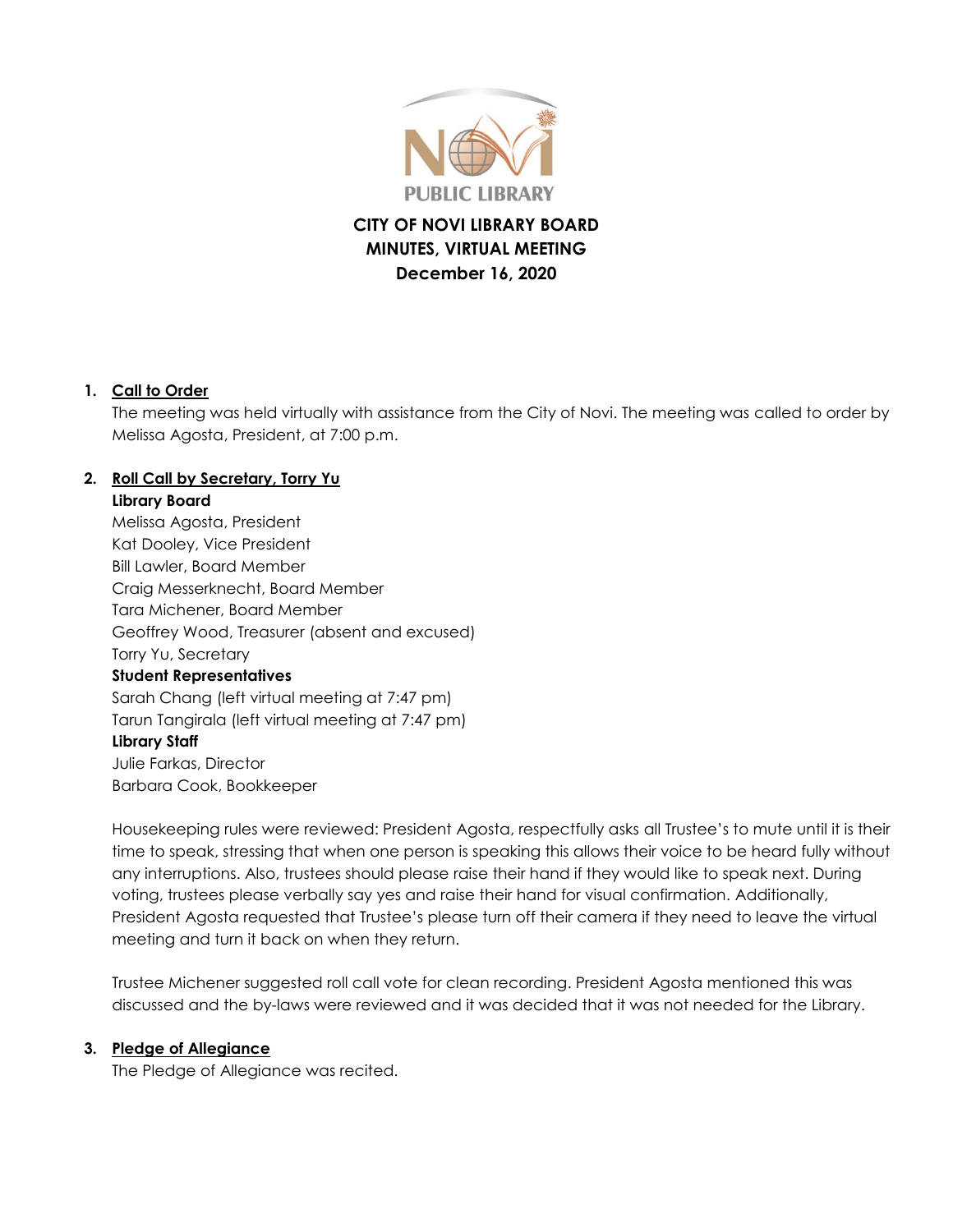#### **4. Approval and Overview of Agenda**

A motion was made to approve the Overview of the Agenda.

1st – Kat Dooley 2nd – Craig Messerknecht

The motion passed unanimously.

Trustee Yu inquired about the residency status sentence in the public comment section requesting the speaker state their name and address. Director Farkas explained this section is taken from the City's section and it allows the Library to verify residency and information if the Library needs to reach out to the individual. Also, non-residents are still able to comment during this time.

#### **5. Consent Agenda**

#### **A. Approval of Regular Meeting Minutes –October 22, 2020**

A motion was made to approve the regular meeting minutes. 1st – Craig Messerknecht 2nd – Kat Dooley The motion passed unanimously.

#### **B. Approval of Claims and Warrants (# 596 and #597) for Accounts 268 and 269**

A motion was made to approve the claims and warrants 596 and 597 for accounts 268 and 269. 1st- Torry Yu 2nd- Craig Messerknecht

The motion passed unanimously.

#### **C. The November 18, 2020 Regular Library Board Meeting was cancelled**

#### **6. Correspondence**

- **A.** Thank you email from Natalie Kneifel Re: Book club and discussion
- **B.** Thank you email from Belle Hornung Re: Trivia Night Program
- **C.** Thank you letter from Cortney Hanson, City Clerk Re: Voting Day
- **D.** Instagram Post Re: thank you for library services

Trustee Yu worked as a precinct 18 worker at the Novi Library location and wanted to take a moment to thank Director Farkas and the staff for helping make the day run smoothly. Director Farkas thanked Trustee Yu and she is happy to have the opportunity for the Library to be a precinct.

#### **7. Presentation/Special Guest**

- **A.** 2019-2020 Annual Report by Dana Brataniec, Communications Coordinator
	- Ms. Brataniec presented an informative, virtual Fiscal Year End review for Fiscal Year end 2019-2020. The Annual Report can be found on pages 61-62 of the December 16, 2020 Library Board packet. Also, the report can be found in the Library webpage under quick links as well as in the Library Board section.
	- Director Farkas informed the Board that in order for the Library to maintain excellent status for QSAC, the collections portion of the expenditures needs to maintain15%. For fiscal year 2019-2020 collection expenditures are 16%, which is higher than the requirement.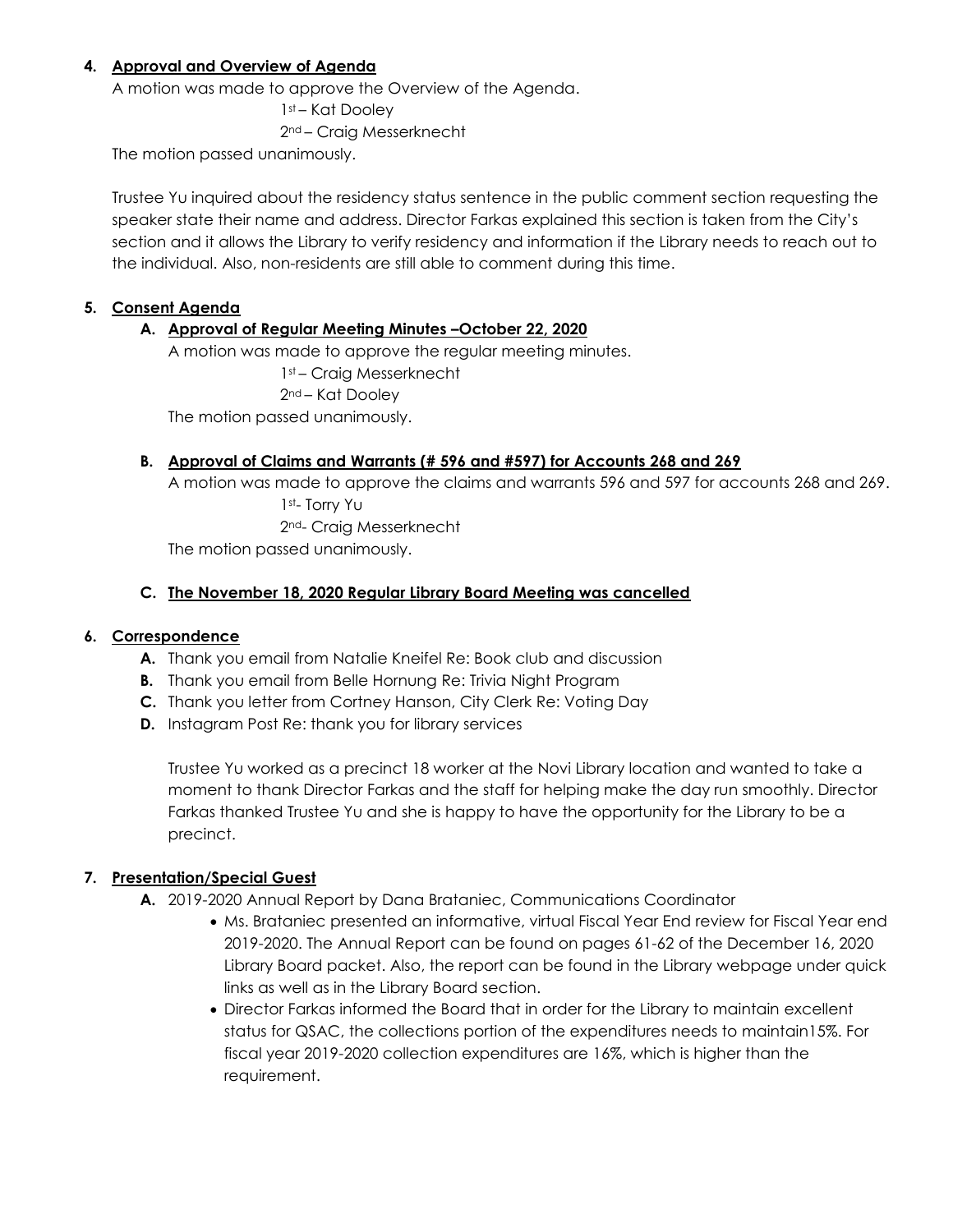- **B.** Building Diverse Collections by Katie Edmiston, Librarian
	- Katie covered valuable highlights from the Building Diverse Collections webinar she attended. Some important highlights covered include:
		- o Information and education about cultural literacy and diversity concepts: including white privilege, unconscious bias, intersectionality, cultural appropriation, etc…
		- o Ways for Librarians to recognize and combat stereotypes, tropes and microaggressions.
		- o The idea that books should be windows, mirrors and sliding glass doors.
		- o Ways to conduct a Diversity Audit and bring Diversity into collections
		- o #own voices movement

Trustee Michener was appreciative of the presentation and loved the window, mirrors and sliding glass doors concept. Trustee Michener mentioned the community and national percentages that Katie discussed and suggested that the window piece is the key to learning about other cultures. Additionally, Trustee Michener suggested the Board read a Novi Library suggested book together to achieve more cohesion.

Trustee Dooley is excited about where Novi Library is headed and appreciates this framework Katie provided. Trustee Dooley mentioned that in regards to representation, some of the hindrances in marginalized communities is the ability access to be published authors and getting their content into the world. She added that it would be helpful to provide resources to these communities like where to go to get their ISBN, or where to get copyrighted.

#### **8. Student Representatives Report**

**A.** The Student Representatives report for October and November, 2020 can be found on pages 22-23 of the December Board packet.

Trustee Lawler congratulated the student representatives for the turnout for these activities particularly, the SAT and the ACT testing.

#### **9. Executive Session**

N/A

#### **10. President's Report (Melissa Agosta, President)**

- **A.** Email to Library Board on Friday November 13, 2020 Re: Meeting Cancellation
	- On page 24 of the December 2020 Board packet
- **B.** 2019-2022 Strategic Objectives (3 year plan) updated September 24, 2020
	- On page 25 of the December 2020 Board packet
- **C.** 2020-2021 Goals Update(July, October, January, April) as of November 2020
	- On pages 26-37 of the December 2020 Board packet
	- Trustee Dooley mentioned page 30 emphasizes some of the updates for the marginalized community and encourages the community to review the document. Trustee Dooley would like guidance on finding the YouTube ESL initiatives on the Library's channel. Director Farkas will be happy to provide the quick link for the YouTube requested. Trustee Michener voiced that the community does see the work.
- **D.** Library Director's Mid-Year Review (January 28, 2021)
	- Melissa Agosta asked Trustees to send the Mid-Year Review to her or the HR Committee by Jan. 11, 2020. One report with all comments will be provided and an average of numbers will be included.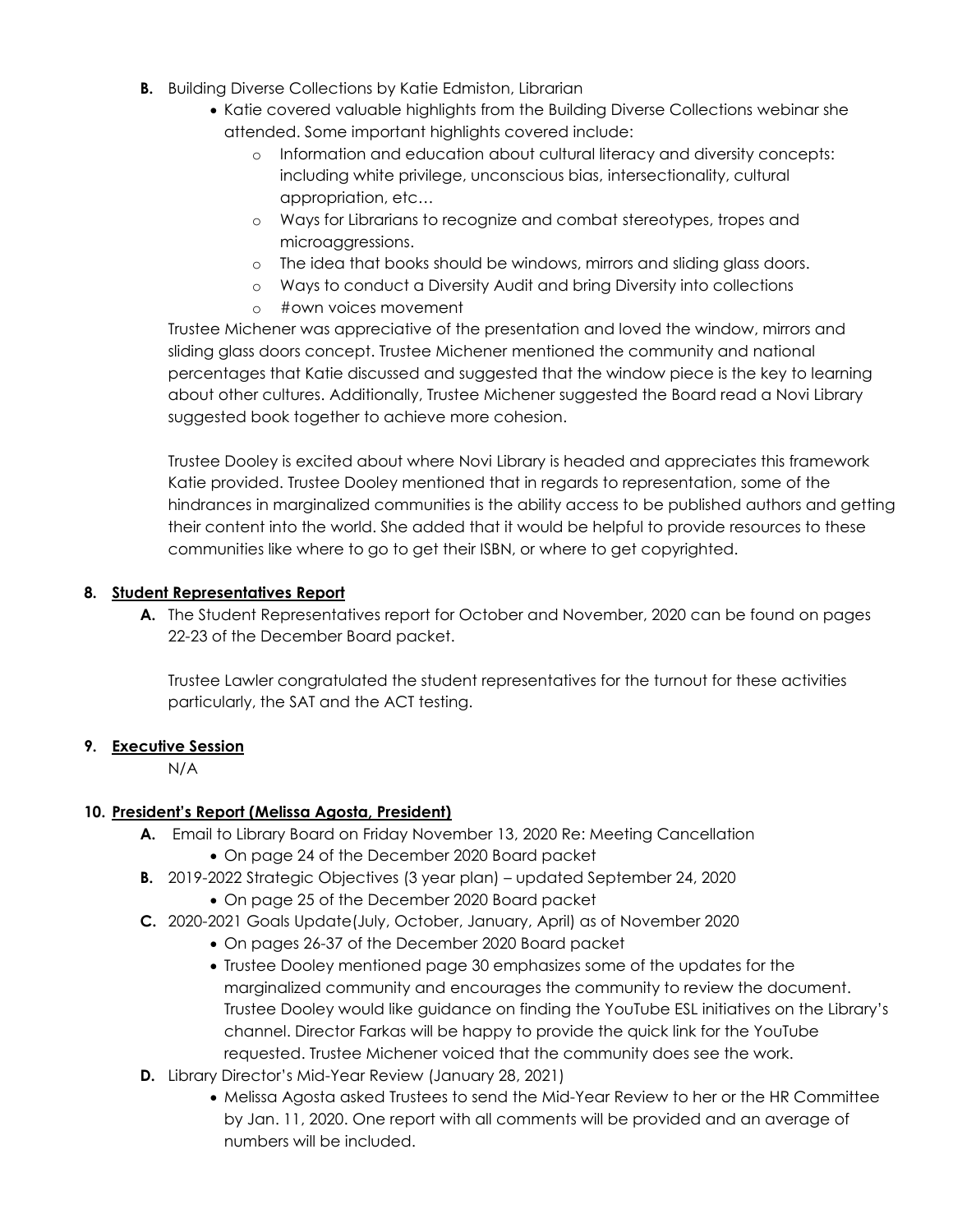# **11. Treasurer's Report (presented by President, Melissa Agosta)**

# **A. 2020-2021 Library Budget Fund 268**

The 2020-2021 Library Fund 268 Budget can be found on pages 38-40 of the December 16, 2020 Library Board packet.

 The 2020-2021 Library Fund 268 budget (COVID column) calls for revenue of \$3,124,300 and expenditures of \$3,221,824 consuming \$97,524 of the fund balance.

# **B. 2020-2021 Contributed Fund Budget 269**

The 2020-2021 Contributed Fund 269 Budget can be found on page 41 of the December 16, 2020 Library Board packet.

 The 2020-2021 Contributed Fund 269 budget (COVID column) calls for revenue of \$46,500 with expenditures of \$51,050 consuming \$4,550 of the fund balance.

# **C. Financial Report October and November 2020**

The October and November financial reports can be found on pages 42-43 of the December 16, 2020 Library Board packet.

# **D. Library Fund 268 Expenditure & Revenue Report ending October 31, 2020**

The Library Fund 268 Revenue and Expenditure Report can be found on pages 44-47 of the December 16, 2020 Library Board packet.

- Revenue ending October 31, 2020 was \$3,081,906
- Expenditures ending October 31, 2020 was \$919,430

# **E. Library Fund 269 Contributed Fund Expenditure & Revenue Report ending October 31, 2020**

The Contributed Fund 269 Revenue and Expenditure Report can be found on page 48 of the December 16, 2020 Library Board packet.

- Revenue ending October 31, 2020 was \$8,153.
- Expenditures ending October 31, 2020 was \$6,715.

# **F. Library Fund 268 Expenditure & Revenue Report ending November 30, 2020**

The Library Fund 268 Revenue and Expenditure Report can be found on pages 49-52 of the December 16, 2020 Library Board packet.

- Revenue ending November 30, 2020 was \$3,094,177
- Expenditures ending November 30, 2020 was \$1,126,365

# **G. Library Fund 269 Contributed Fund Expenditure & Revenue Report ending November 30, 2020**

The Contributed Fund 269 Revenue and Expenditure Report can be found on page 53 of the December 16, 2020 Library Board packet.

- Revenue ending November 30, 2020 was \$12,370
- Expenditures ending November 30, 2020 was \$7,666

# **H. Balance Sheet Funds 268 and 269 as of October 31, 2020**

The Balance Sheet for Fund 268 and 269 as of October 31, 2020 can be found on pages 54-55 of the December 16, 2020 Library Board packet.

- Ending Fund Balance for Fund 268 as of October 31, 2020 was \$4,424,473.28
- Ending Fund Balance for Fund 269 as of October 31, 2020 was \$1,708,416.77

# **I. Balance Sheet Funds 268 and 269 as of November 30, 2020**

The Balance Sheet for Fund 268 and 269 as of November 30, 2020 can be found on pages 56-57 of the December 16, 2020 Library Board packet.

- Ending Fund Balance for Fund 268 as of November 30, 2020 was \$4,229,809.30
- Ending Fund Balance for Fund 269 as of November 30, 2020 was \$1,711,683.38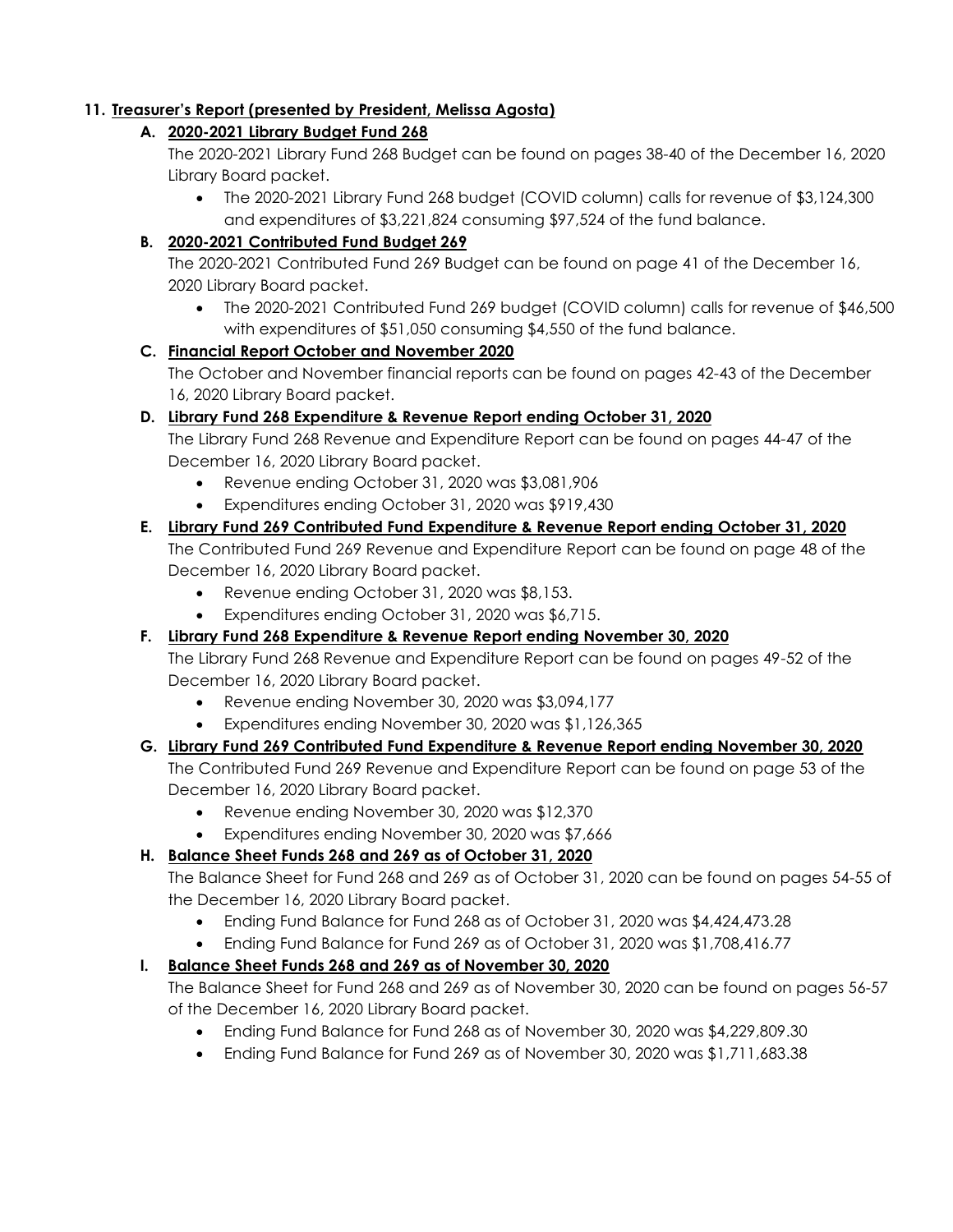#### **12. Director's Report**

The Director's Report can be found on pages 58-92 of the December 16, 2020 Library Board packet. Staff members celebrating anniversaries for December and January are:

- o Emily Brush Information Services 5 years
- o Shannon O'Leary Information Services– 5 years
- o David Silberman Information Services 11 years
- o Kathleen Alberga- Information Services 8 years
- o Kelly Kolchuk Information Services 19 years
- o Taha Aisar Support Services 8 years

#### Directors Report Summary

- Director Farkas wished the Board a Happy Holidays and appreciates their time, commitment and leadership.
- On pages 59 and 60 is the Remote Work Policy during Pandemic, this will be discussed Under Matters for Board Action.
- On pages 61 and 62 is the Annual Report. This report was updated and will be given to the Trustees.
- On pages 63-68 is a copy of the presentation Dana provided at this meeting.
- On page 69 is a flyer for the Mental Health Series which is part of Gail Anderson's mental health series. Director Farkas commented that The Psychological Impact of Racism was fantastic and other great topics are scheduled.
- On page 70 is information for the 2021 Money Smart Kids Read, which will be held virtually.
- On page 71 is the COVID update; daily use of building. Thank you to April Stevenson for putting tables in the lobby for guests to be able to make books selections from.
- On page 73 is an email to Library card holders informing patrons about the closure due to an employee testing positive.
- On pages 74-87 are November and December 2020 e Newsletters.
- On pages 88-91 are communications from Oakland County and MDHHS.

#### **A. Information Technology Report**

The Information Technology Report, provided by Barb Rutkowski, can be found on pages 93-95 of the December 16, 2020 Library Board packet.

#### **B. Facilities Report**

The October and November reports will be included in the January 2021 Board packet. The facilities department has been working extra hard to keep the building sanitized. Additionally, the facility employees have been working on building upkeep that normally a contractor would perform, which is a cost savings to the Library.

#### **C. Information Services Report**

The Information Services Report prepared by April Stevenson is found on pages 95-101.

#### **D. Support Service Report**

The Support Services report prepared by Maryann Zurmuehlen is found on pages 102-103.

#### **E. Library Usage Statistics**

The Library usage statistics update is included on pages 104-113.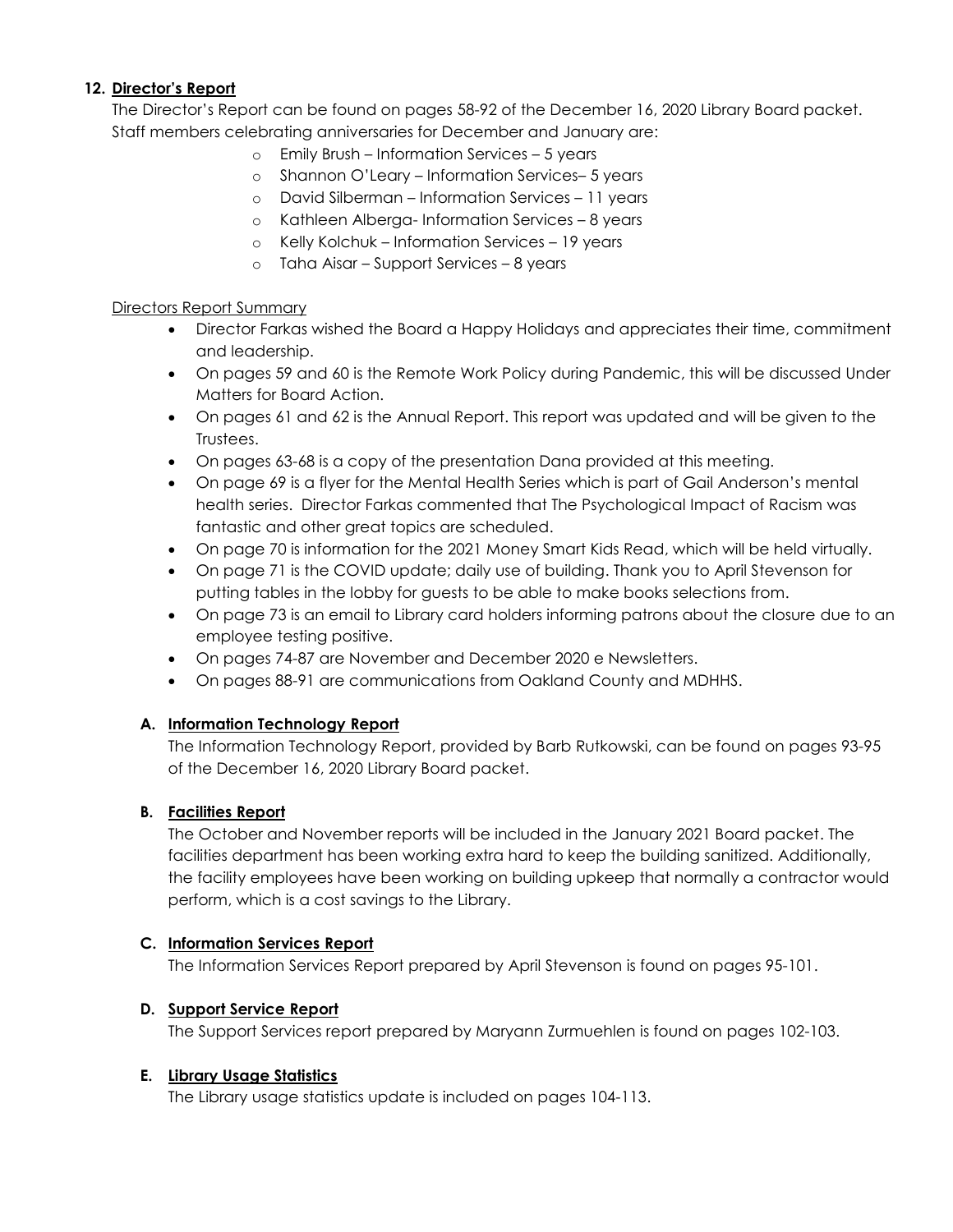## **F. Friends of Novi Library-October 14, 2020 minutes, November 11, 2020 agenda**

On pages 114-116 are the October 14, 2020 minutes and November 11, 2020 agenda. The Friends did not have a December meeting and do not plan to have a January meeting.

# **G. City of Novi Historical Commission**

On pages 117-128 are the September 16, 2020 minutes, October 21, 2020 agenda, October 21, 2020 minutes, November 18, 2020 agenda and the November 18, 2020 minutes. The Historical Commission Wreath project is underway and Director Farkas commented what a wonderful job the Historical Commission does with this project.

#### **Question/Answer/Comment Section**

The Library Board Calendar is on page 129.

Trustee Messerknecht noted that the top of the calendar on page 129 says the budget planning sessions are scheduled for Jan 7th and 22nd at 5pm. The correct dates are Jan. 7th and Jan. 21st. Both days are Thursdays.

## **13. Committee Reports**

# **A. Policy Committee: Review current public policies for the Library**

(Michener-Chair, Agosta, Staff Liaison- Julie Farkas)

- Staff Committee consists of: Julie Farkas, Barb Rutkowski, Maryann Zurmuehlen, Betty Lang, Keith Perfect, Dana Brataniec and Hillary Hentschel.
- As of October 2, 2020, draft policy documents have been received by the attorney. They will be distributed to the staff committee for further review.
- Committee met on November 19, 2020 to discuss a Remote Work During Pandemic Policy which was shared with the Library Board in email. This policy will be brought forth as a Matter for Board action. Committee also continued conversations regarding hate speech language. Limited time was scheduled for the meeting and another meeting will need to be scheduled.
	- o Trustee Michener added she is still in favor of the hate speech clause and conversations about the clause continue.

# **B. HR Committee**: **HR Policies, Director Review& Goals, Salary Study**

(Agosta – Chair, Wood, Dooley, Staff Liaison – TBD)

- Committee consists of: Julie Farkas, HR Manager (open position), Lindsay Gojcaj, and Kirsten Malzahn.
- HR Policy staff review has been suspended until a new HR manager is hired.
- HR Manager posting closed on September 8, 2020. 83 applications were received for the position. Interviews took place in October (by zoom and in- person), unfortunately, the position was not filled. Another round of candidates (14 people) are being considered at this time. Deadline for the candidates is December16, 2020.
- HR Policy staff review has been suspended until a new HR Manager is hired.
- 2<sup>nd</sup> interviews for a HR Manager are scheduled for: Monday, October 19, 2020.

# **C. Finance Committee**: **Financial plan based on building assessment review, Library endowment investigation**

(Wood – Chair, Messerknecht, Lawler, Staff Liaison -Julie Farkas & Barbara Cook)

- Finance Committee is finalizing the dates for the upcoming Budget Session planning meetings. The 21/22 Budget will need to be approved at the January 28, 2021 meeting.
- See email from Kathy Webb regarding State Aid funds in Director's report.
- CARES Act funding was submitted to Oakland County at the end of November. Approximately \$30,000 in reimbursements is being considered.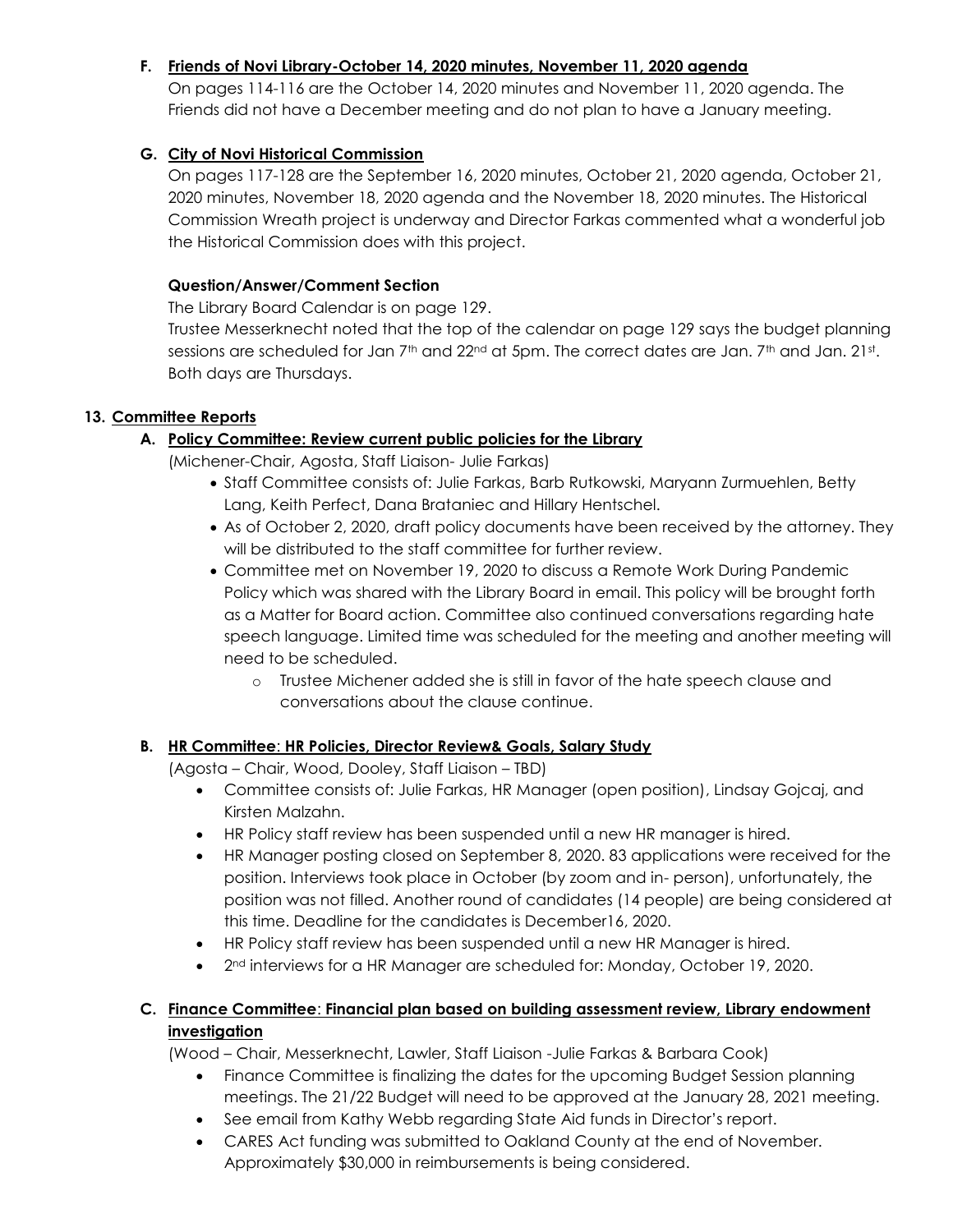• 21-22 Budget Planning Meetings: Thursday, January 7th 5pm-8pm by Zoom Thursday, January 21st 5pm-7pm by Zoom Thursday, January 28th 7pm Regular Meeting-Approve the 21/22 Budget

# **D. Events/Marketing/Fundraising Committee: Outreach opportunities**

- (Yu– Chair, Michener, Dooley, Staff Liaison -Julie Farkas)
	- **1.** The Marketing Plan was approved at January 23, 2020 meeting.
	- **2.** Library/ Community Events attended by Library Board Members in the last month:
		- Trustee Agosta attended several virtual story times
		- Trustee Lawler attended the Community Reads event featuring Derf Backderf, and cooking with Novi Restaurants
		- Trustee Michener attended DEI Listening Sessions and Reflections, Fraternity and Sorority Story time, Virtual Shopping Expo and the Dr. Jay Marks event. Trustee Michener gives a shout out to Dr. Randolf who did the Sorority Story time.
		- Trustee Yu attended the DEI Listening session, viewed the recorded Reflection, Virtual Shopping Expo, several recorded story times and cooking with Novi event.
		- Trustee Dooley attended the DEI Listening and Reflection sessions and a portion of the Fraternity and Sorority Story time.

# **E. Strategic Planning Committee: Annual review of current plan**

- (Dooley Chair, Yu, Staff Liaison Julie Farkas)
	- Library Board approved updates to the Strategic Plan 2019-2022 on September 24, 2020.

# **F. Building/Landscape Committee: Entrance project**

(Messerknecht – Chair, Lawler, Wood, Staff Liaison – Julie Farkas)

- Lending Library Kiosk- Project planning on hold until January 2021. Projected time for implementation and unveiling of the kiosk is April/May 2021 due to COVID.
- Library Van- Van wrap completed. Pursuing \$2,500 sponsorship opportunities at this time.
- Air Duct Cleaning RFP- Bid went out in November. Vendor tours occurred on December 10, 2020. 7 companies made appointments and attended the tour. These vendors would qualify for submitting a bid. Bids are due on Wednesday, January 6, 2021.
- Library Café-Information was shared with the Finance Committee to consider not charging the Café vendor rent for January – June 2021 due to COVID and the very limited hours and closures that have occurred over the past 6 months. This will be brought forth as a Matter for Board action.
- State Aid and DSLRT Submissions-Data is being compiled and should be submitted by end of December. This report is required to be filed annually in order for the library to be considered for State Aid revenue. Typically, these reports are filed by the HR staff person.

# **G. Bylaw Committee: Review Library Board Bylaws**

(Lawler – Chair, Agosta, Staff Liaison – Julie Farkas)

- o Committee met on October 5, 2020 at 5pm to discuss bylaw updates.
- o The Committee reviewed the City of Novi's Council Organization Rules and Order of Business for language considerations.
- o Members of the Committee attended a Bylaws Webinar on Friday, October 30, 2020 hosted by Library of Michigan for consideration of additional language to incorporate into the Bylaw draft.
- o Committee met on November 12, 2020 to discuss further draft language changes.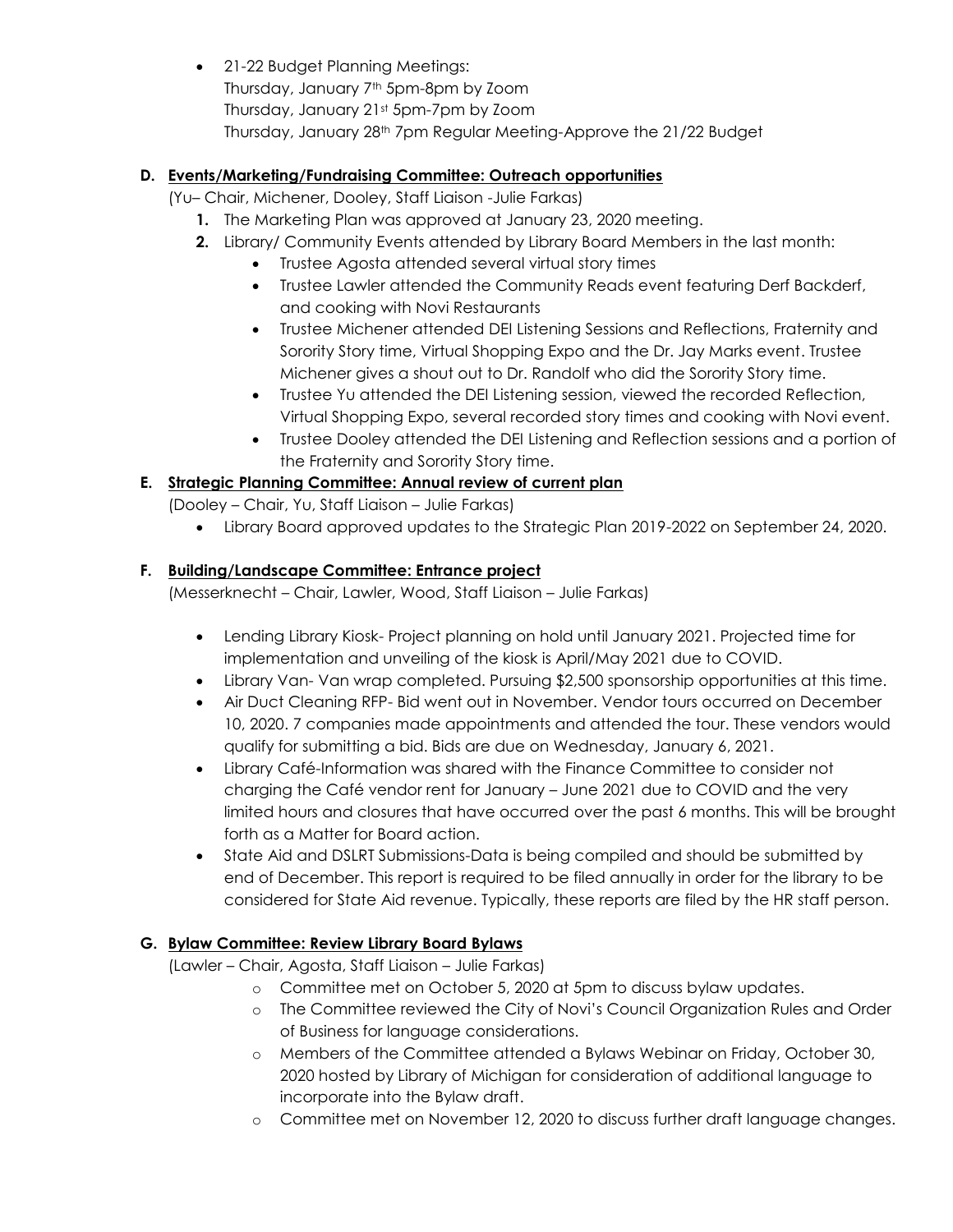#### **H. Equity and Inclusion Committee**

(Michener – Chair, Dooley, Staff Liaison – Julie Farkas, April Stevenson, Barb Rutkowski, Maryann Zurmuehlen, Gail Anderson, Dana Brataniec, Tia Marie Sanders)

- An email account was established [DEINoviLibrary@novilibrary.org](mailto:DEINoviLibrary@novilibrary.org) for the purposes of receiving community feedback. There are 9 people (Board Committee members and staff that will monitor this email). Protocols for how the communications should be responded has not been defined as of yet. The committee will continue to flesh this out. This email address will be added to the library's website and will also be included on a new DEI page being created once a new website design has been completed.
- Memberships to various American Library Association diversity groups have been initiated.
- A meeting is scheduled for Monday, December 14<sup>th</sup> at 2pm via zoon.
- Katie Edmiston, Librarian was asked to present information to the Library Board regarding Equity & Inclusion and Building Diverse Collections.
- A Community Listening Session is scheduled for Tuesday, October  $27<sup>th</sup>$  at 7:00pm. See the flyer included in the packet. All Board Members are asked to sign up for the Zoom event in order to hear from our Novi Community. Trustee Michener and Dooley, along with Director Farkas and NPL staff will be visible to those who join the event in order to comply with OMA. Promotion of the event included: special e-newsletter-October 9, 2020 (see Director's report), Nextdoor, Social Media, library website, staff email, Peachjar (NCSD).
	- o Trustee Michener discussed the Community Listening Sessions and Reflections and recommendations that came from these sessions. Trustee Michener mentioned that during the sessions attendees have mentioned the importance of representation at the Library. Also, Trustee Michener appreciated Director Farkas mentioning George Floyd in the Annual Report.
	- o The next DEI meeting is January 12, 2020. Trustee Michener said she was asked if the entire Board was committed to the DEI initiative. Therefore, Trustee Michener suggests that the Board consider attending an event or commit to a reading a book together to show unity.
	- o Trustee Dooley provided examples of suggestions from viewers at the listening sessions and reported on the suggestions that the Head of Information Services Librarian, April Stevenson, has already completed.

# **14. Public Comment**

DeJuan Woods, Novi Resident, 49589 Hartwood Drive. Mr. Woods listened to the presentation tonight by Librarian, Katie Iverson and he is proud to be a Novi resident and especially proud to be a patron of the Library. He has a six year old and they often visit the Library and he commends the library's efforts. He said there is no coincidence that Novi has the number 1 school district and that Deerfield is the number 1 elementary school. He pointed out that reading is fundamental to academics to testing and to the entire education process and that the Library is the foundation to the community, its success and educational ratings. He said going forward taking advantage of resources and opportunities, there are opportunities with Wayne State University and acknowledged that Julie Farkas and Dr. Steve Matthews are alumni of Wayne State University. He stated there is an opportunity to connect with Jon Cawthorne, President of the College Library Association on best practices to share what is happening nationally and to highlight Novi's success. Mr. Woods said this could be a mutually beneficial partnership. Mr. Cawthorne is eager to work with the Novi Library and Mr. Woods believes Trustee Michener has been in contact with Mr. Cawthorne. Mr. Woods commented that another important relationships exists between all of the colleges and universities and the data for working with the universities with best practices will only strengthen Novi Library. He mentioned Librarian Katie is alumni of University of Michigan. Mr. Woods is an African American and proud to hear all the work that the Library is doing. He thinks that words matter and repeated the Deerfield elementary credo.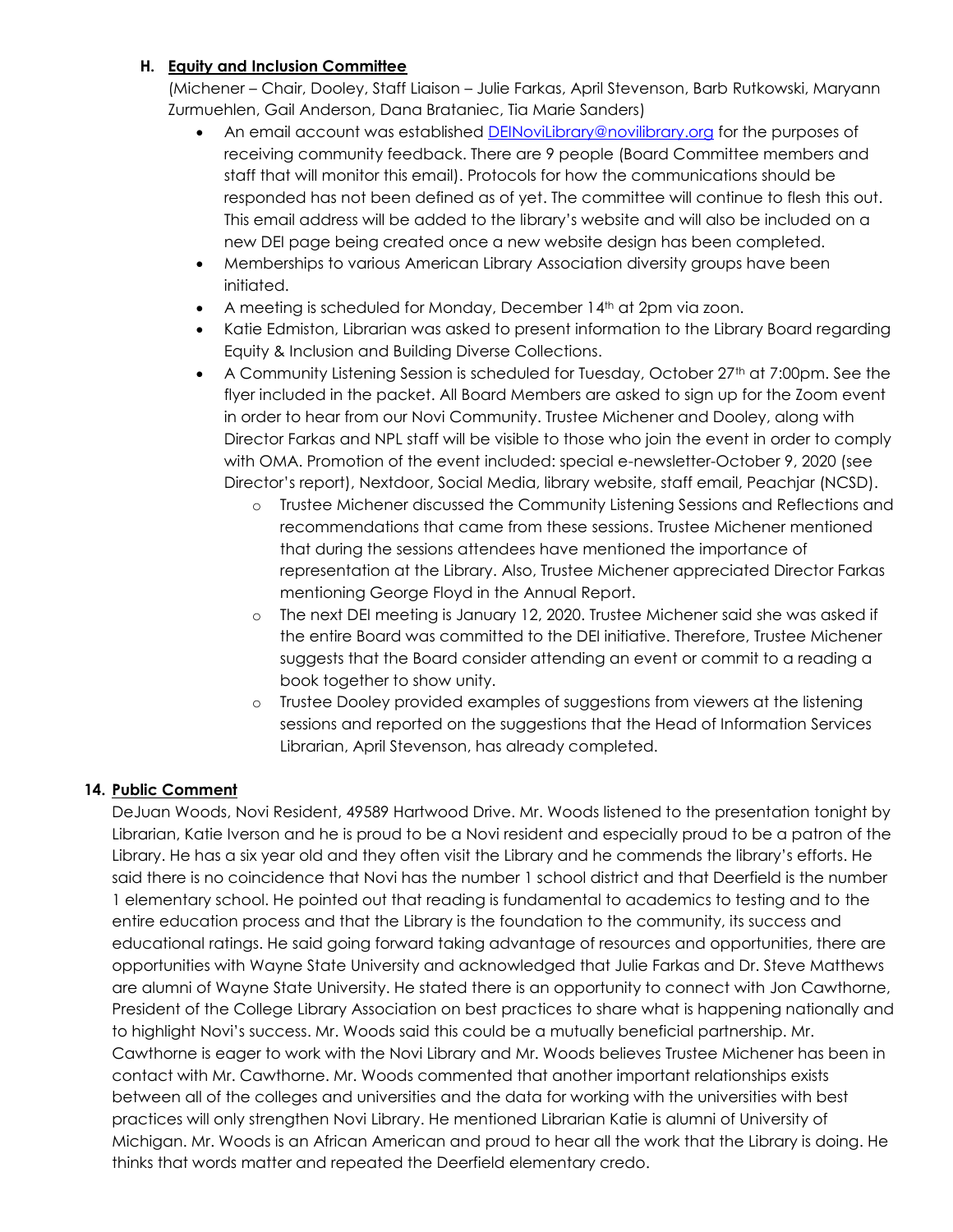Lisa Goss Hopson, Novi Resident, 49773 Hartwick Drive. Mrs. Hopson echo's the sentiments of Mr. Woods this evening. She mentioned they are neighbors and their children attend Deerfield together. She said she is honored and proud to live in the Novi community and found it heartwarming to listen to the Trustees and said they have grown a lot over the last few months to matters of equity and diversity. She suggested a visit to the Indianapolis Public Library's main branch. Her husband and her visited this summer and spent a good portion of the afternoon browsing through their diversity and equity sections of the Library. She suggests that the Board sit down together and see what other library collections have to offer; perhaps a virtual tour with Indianapolis Library. She was listening to Trustee Michener's report and is following virtual program offerings and its representation of everyone that lives in Novi is very important. She would like to see continued talks about adding the anti-hate speech clause in the Library's mission statement and policy. She would like to see something in writing to indicate that. She is a history teacher in Farmington Public Schools, specializing in US History and African American History. She offered her help if the Library needs a teacher liaison.

Paula Henry- Novi Resident, President of PAASN, 23575 Stonehenge. She applauds the efforts of the Novi Public Library over the last couple months. She is excited about the diversity audit. She said it is great that there are more opportunities to see things and the opportunity to read things about people that look like me. She is thankful for the opportunity to share in the listening sessions and hopes that these opportunities continue and that the suggestions that are given will continue to blossom at some point. PAASN is always looking for opportunities to partner with the Library. She stated her concern and hopefulness in the Novi Public Library creating the anti-hate speech clause as a part of the Library's policy. She really wants to push that point and wants to make sure everyone is comfortable in the Library and that is not okay to be called something that is degrading. It is her hope that the Novi Library will continue to work on creating a policy of anti-hate speech clause. PAASN provided some opportunities to the Library that they would like to be involved in. She likes the direction that thing are going and would like to continue to see movement in the direction of being inclusive, being equitable and being able to see and read things about people that look like me.

Punita Thurman- did not state address. She wanted to say thank you to the Board for their leadership. She watched over the last few months with admiration for the way that the Board has provided leadership on such a difficult issue. She mentioned how DeJuan spoke about the library playing an instrumental role in the community, schools and education. She said the leadership the board has demonstrated to take on hard issues to be courageous, acknowledging, and being open and listening to the issues around race and equity in the community is nothing to be overlooked. She sees the Library Board leading ahead of the school district and the City and she is grateful for the openness which was used to approach a really tough conversation. She continues to have high hopes, expectations, and aspirations for how the Board will continue the work moving forward, continuing to think about the antihate language. She spoke about diversity in hiring at the front of the process, representation in the offering in the library in terms of materials and webinars sets the pace in creating a space for openness and for learning. She said many in the community are watching with admiration and high hopes that this will continue to push forward both at the Library and pushing the community forward with these issues.

#### **15. Matters for Board Action**

**A.** Approve waiving the leasing fee to the café vendor for January- June 2021 due to the limited usage based on COVID-19.

A motion was made to approve waiving the leasing fee to the café vendor for January – June 2021.

1st-Craig Messerknecht 2nd- Melissa Agosta The motion did not pass with 3 yes and 2 no votes.